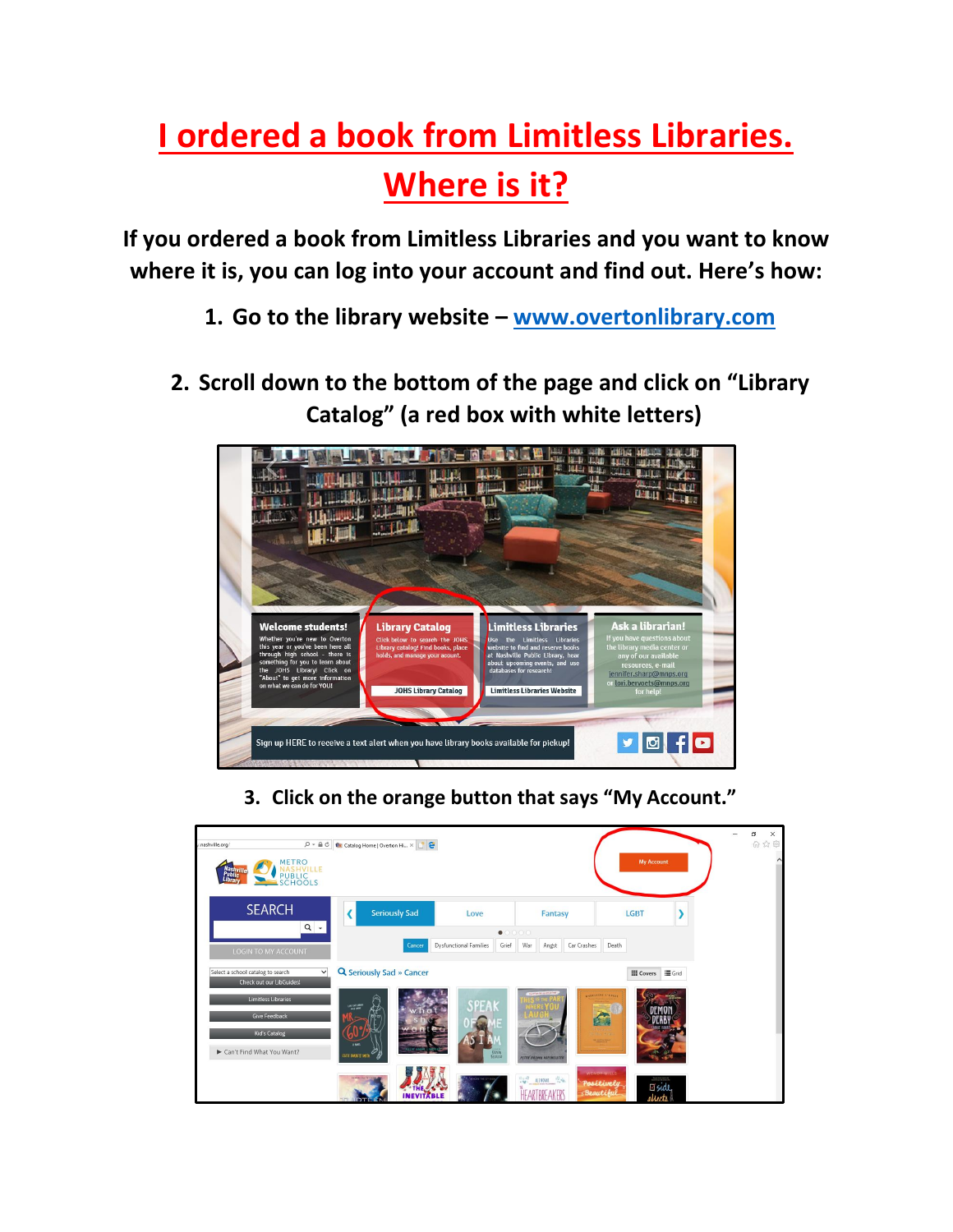**4. Log into your account. Your Library Card Number is your Student ID #. Your PIN is your birthday – 4 digits – MMDD.**

**Example: My birthday is October 19th, so my PIN would be 1019.**

|                                                 |                        |                     |   |                                    | <b>My Account</b> |                  |   |
|-------------------------------------------------|------------------------|---------------------|---|------------------------------------|-------------------|------------------|---|
|                                                 |                        |                     |   |                                    |                   |                  |   |
| Browse Catalog »My Account » /MyAccount/Login » |                        |                     |   |                                    |                   |                  |   |
| Login to your account                           |                        |                     |   |                                    |                   |                  |   |
| <b>Library Card Number:</b>                     |                        |                     |   |                                    |                   |                  |   |
| PIN:                                            |                        |                     |   |                                    |                   |                  |   |
|                                                 | <b>Reveal Password</b> |                     |   |                                    |                   |                  |   |
|                                                 | <b>Remember Me</b>     |                     |   |                                    |                   |                  |   |
|                                                 | Login                  |                     |   |                                    |                   |                  |   |
|                                                 |                        |                     |   |                                    |                   |                  |   |
|                                                 |                        |                     |   |                                    |                   |                  |   |
| ivacy Notice                                    |                        | ⊠ Newsletter Signup | v | $\frac{\gamma_{\rm out}}{\rm CDE}$ | f                 | $\bullet\bullet$ | ၜ |
| ≏<br>ff3b8                                      |                        |                     |   |                                    |                   |                  |   |

**5. You should see a list of titles that you have checked out currently. Click on "Titles on Hold" in the column on the left hand side of the screen.**

| <b>SEARCH</b><br>$Q -$                                                                                                                                                      | Browse Catalog »My Account » Checked Out »<br><b>Checked Out Titles</b><br>Checked out items includes titles in Overdrive. |                          |                                                      |                                                                                                              |             |
|-----------------------------------------------------------------------------------------------------------------------------------------------------------------------------|----------------------------------------------------------------------------------------------------------------------------|--------------------------|------------------------------------------------------|--------------------------------------------------------------------------------------------------------------|-------------|
| Logged In As JENNIFER S.<br>Log Out<br><b>WIV ACCOUNTS</b>                                                                                                                  | Sort by: Due Date<br>Rene<br><b>ed Items</b>                                                                               | $\check{ }$<br>Renew All | Export to Excel                                      |                                                                                                              | Hide Covers |
| Checked Out Titles<br>Titles On Hold<br><b>Reading History</b><br><b>Titles You Rated</b><br><b>Recommended For You</b><br><b>Account Settings</b><br><b>Search History</b> | г<br>ALAN GRATZ                                                                                                            |                          | <b>Refugee</b><br>Author<br>Format<br>Barcode<br>Due | Gratz, Alan, 1972-<br>Book<br>35192049573490<br>Jan 24, 2018 OVERDUE                                         | Renew       |
| Masquerade<br>$\blacktriangleright$ My Lists<br>$\blacktriangleright$ Reports<br>Select a school catalog to search<br>Check out our LibGuides!                              | <b>NET GRIND</b>                                                                                                           |                          | Author<br>Format<br>Barcode<br>Due                   | One last word : wisdom from the Harlem Renaissance<br>Grimes, Nikki<br>Book<br>35192049285160<br>Mar 6, 2018 | Renew       |
| <b>Limitless Libraries</b>                                                                                                                                                  | п                                                                                                                          |                          |                                                      | There is no good card for this : what to say and do when life is scary, awful,                               |             |